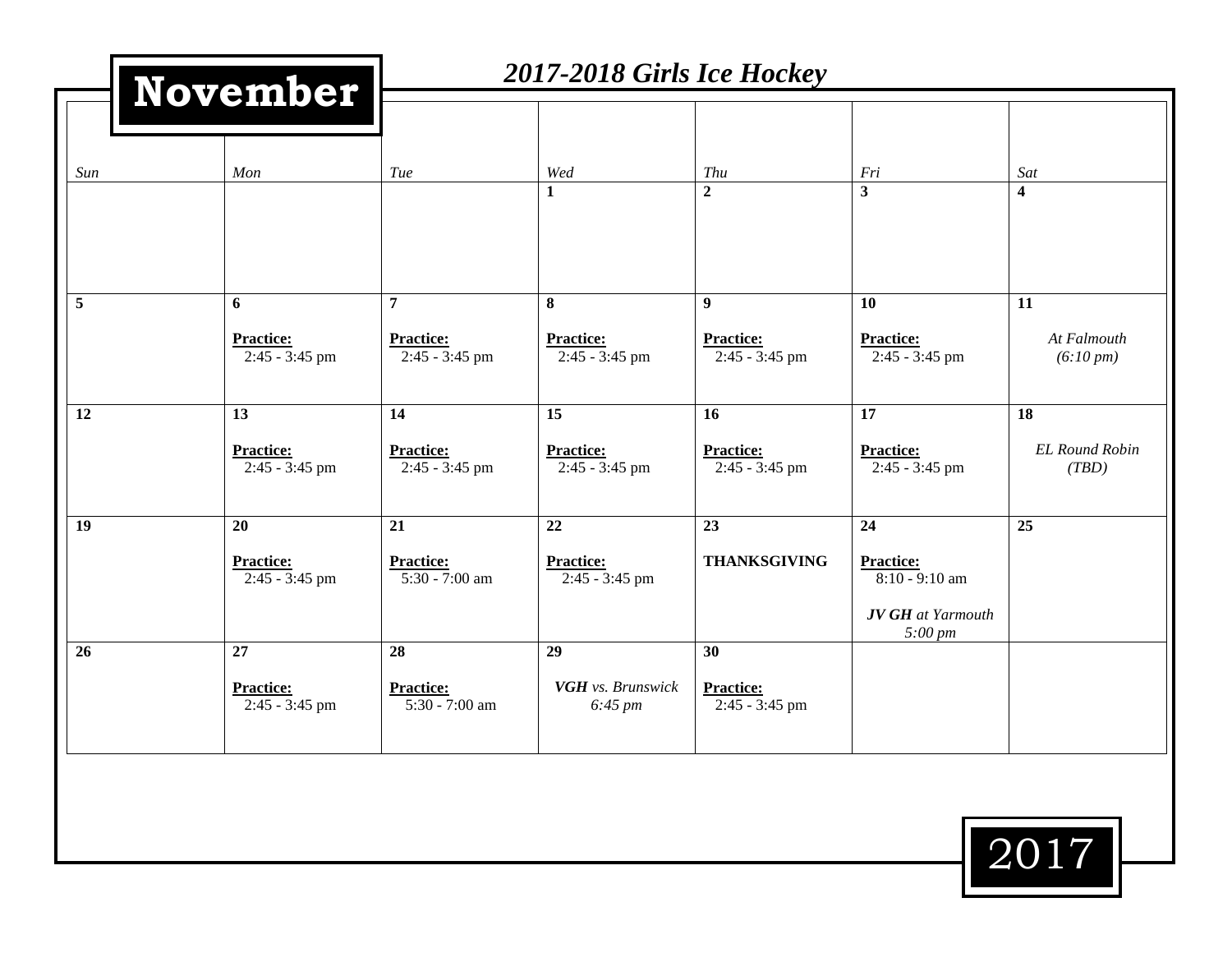|    |     | December                                                                    | 2017-2018 Girls Ice Hockey                 |                                                                                          |                                                        |                                                                                          |                                                                                             |
|----|-----|-----------------------------------------------------------------------------|--------------------------------------------|------------------------------------------------------------------------------------------|--------------------------------------------------------|------------------------------------------------------------------------------------------|---------------------------------------------------------------------------------------------|
|    |     |                                                                             |                                            |                                                                                          |                                                        |                                                                                          |                                                                                             |
|    | Sun | Mon                                                                         | Tue                                        | Wed                                                                                      | Thu                                                    | Fri                                                                                      | Sat                                                                                         |
|    |     |                                                                             |                                            |                                                                                          |                                                        | $\mathbf{1}$<br>Practice:<br>2:45 - 3:45 pm                                              | $\overline{2}$<br>VGH at Yarmouth<br>$3:20 \, \text{pm}$                                    |
| 3  |     | $\overline{\mathbf{4}}$<br><b>Practice:</b><br>$2:45 - 3:45$ pm             | 5<br><b>Practice:</b><br>5:30 - 7:00 am    | 6<br><b>VGH</b> vs. York<br>$5:05 \, \text{pm}$                                          | $\overline{7}$<br><b>Practice:</b><br>$2:45 - 3:45$ pm | 8<br><b>Practice:</b><br>$2:45 - 3:45$ pm                                                | 9<br>VGH vs. Scarborough<br>$4:30 \, \text{pm}$                                             |
| 10 |     | 11<br><b>Practice:</b><br>$2:45 - 3:45$ pm<br><b>JVGH</b> vs. EL<br>8:35 pm | 12<br><b>Practice:</b><br>2:45 - 3:45 pm   | 13<br>VGH at Cape Elizabeth<br>$4:00 \, \text{pm}$                                       | 14<br><b>Practice:</b><br>5:30 - 7:00 am               | 15<br><b>Practice:</b><br>2:45 - 3:45 pm                                                 | 16<br><b>VGH</b> at Greely<br>$6:10 \, \text{pm}$                                           |
| 17 |     | 18<br><b>Practice:</b><br>$2:45 - 3:45$ pm                                  | 19<br><b>Practice:</b><br>5:30 - 7:00 am   | 20<br><b>JVGH</b> vs. Yarmouth<br>3:55pm<br>VGH vs. Edward Little<br>$6:20 \, \text{pm}$ | 21<br><b>Practice:</b><br>$2:45 - 3:45$ pm             | 22<br><b>Practice:</b><br>$7:00 - 8:00$ am<br><b>JVGH</b> at Scarborough<br>$3:55 \, pm$ | 23<br><b>JVGH</b> at Mt. Ararat<br>$2:00 \, pm$<br>VGH vs. St. Dom's<br>$6:20 \, \text{pm}$ |
| 24 |     | 25<br><b>Christmas</b>                                                      | 26<br><b>Practice:</b><br>$8:20 - 9:20$ am | 27<br><b>Practice:</b><br>8:20 - 9:20 am                                                 | 28<br><b>Practice:</b><br>8:20 - 9:20 am               | 29<br>VGH vs. Winslow<br>$8:00 \, \text{pm}$                                             | 30<br><b>JVGH</b> vs. Scarborough<br>$2:50 \, \text{pm}$                                    |
| 31 |     |                                                                             |                                            |                                                                                          |                                                        |                                                                                          | 2017                                                                                        |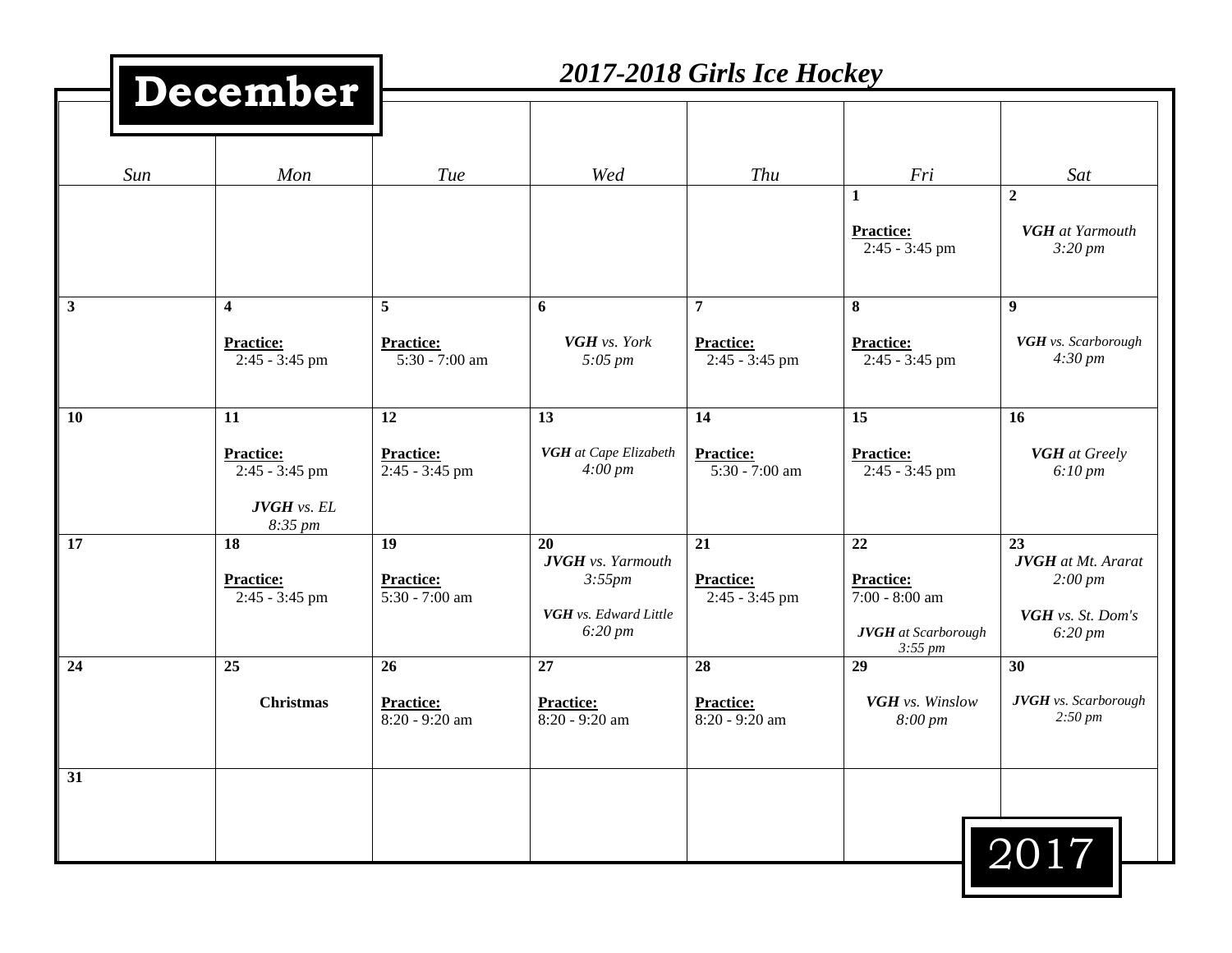|                | January                                                                           | 2017-2018 Girls Ice Hockey                                  |                                                                                            |                                                                           |                                                             |                                                      |
|----------------|-----------------------------------------------------------------------------------|-------------------------------------------------------------|--------------------------------------------------------------------------------------------|---------------------------------------------------------------------------|-------------------------------------------------------------|------------------------------------------------------|
| Sun            | Mon<br>$\mathbf{1}$<br><b>Practice:</b><br>$12:25 - 1:25$ pm                      | Tue<br>$\overline{2}$<br><b>Practice:</b><br>2:45 - 3:45 pm | Wed<br>3<br><b>JVGH</b> vs. Mt. Ararat<br>$3:55 \, pm$<br>VGH vs. Falmouth<br>$6:20 \, pm$ | Thu<br>4<br><b>Practice:</b><br>2:45 - 3:45 pm                            | Fri<br>$\overline{5}$<br><b>Practice:</b><br>2:45 - 3:45 pm | Sat<br>6<br>VGH at Mt. Ararat<br>$6:30 \, \text{pm}$ |
| $\overline{7}$ | 8<br><b>Practice:</b><br>$2:45 - 3:45$ pm                                         | 9<br><b>Practice:</b><br>5:30 - 7:00 am                     | 10<br><b>Practice:</b><br>$2:45 - 3:45$ pm                                                 | 11<br><b>VGH</b> at York<br>$7:00 \, \text{pm}$                           | 12<br><b>Practice:</b><br>2:45 - 3:45 pm                    | 13<br>VGH vs. Cheverus<br>$8:00 \, \text{pm}$        |
| 14             | 15<br><b>Practice:</b><br>2:45 - 3:45 pm                                          | 16<br><b>Practice:</b><br>$2:45 - 3:45$ pm                  | 17<br><b>VGH</b> at Edward Little<br>$4:00 \, \text{pm}$                                   | 18<br><b>Practice:</b><br>2:45 - 3:45 pm<br><b>JVGH</b> vs. EL<br>8:35 pm | 19<br><b>Practice:</b><br>2:45 - 3:45 pm                    | 20<br>VGH at St. Dom's<br>$5:30 \, \text{pm}$        |
| 21             | 22<br><b>Practice:</b><br>2:45 - 3:45 pm<br><b>JVGH</b> vs Biddeford<br>8:35 pm   | 23<br><b>Practice:</b><br>2:45 - 3:45 pm                    | 24<br>VGH vs. Scarborough<br>$5:10 \, \text{pm}$                                           | 25<br><b>Practice:</b><br>2:45 - 3:45 pm                                  | 26<br>VGH vs. Greely<br>8:30 pm                             | 27                                                   |
| 28             | 29<br><b>Practice:</b><br>$2:45 - 3:45$ pm<br><b>JVGH</b> at Biddeford<br>4:20 pm | 30<br><b>Practice:</b><br>5:30 - 7:00 am                    | 31<br><b>Practice:</b><br>$2:45 - 3:45$ pm                                                 |                                                                           |                                                             |                                                      |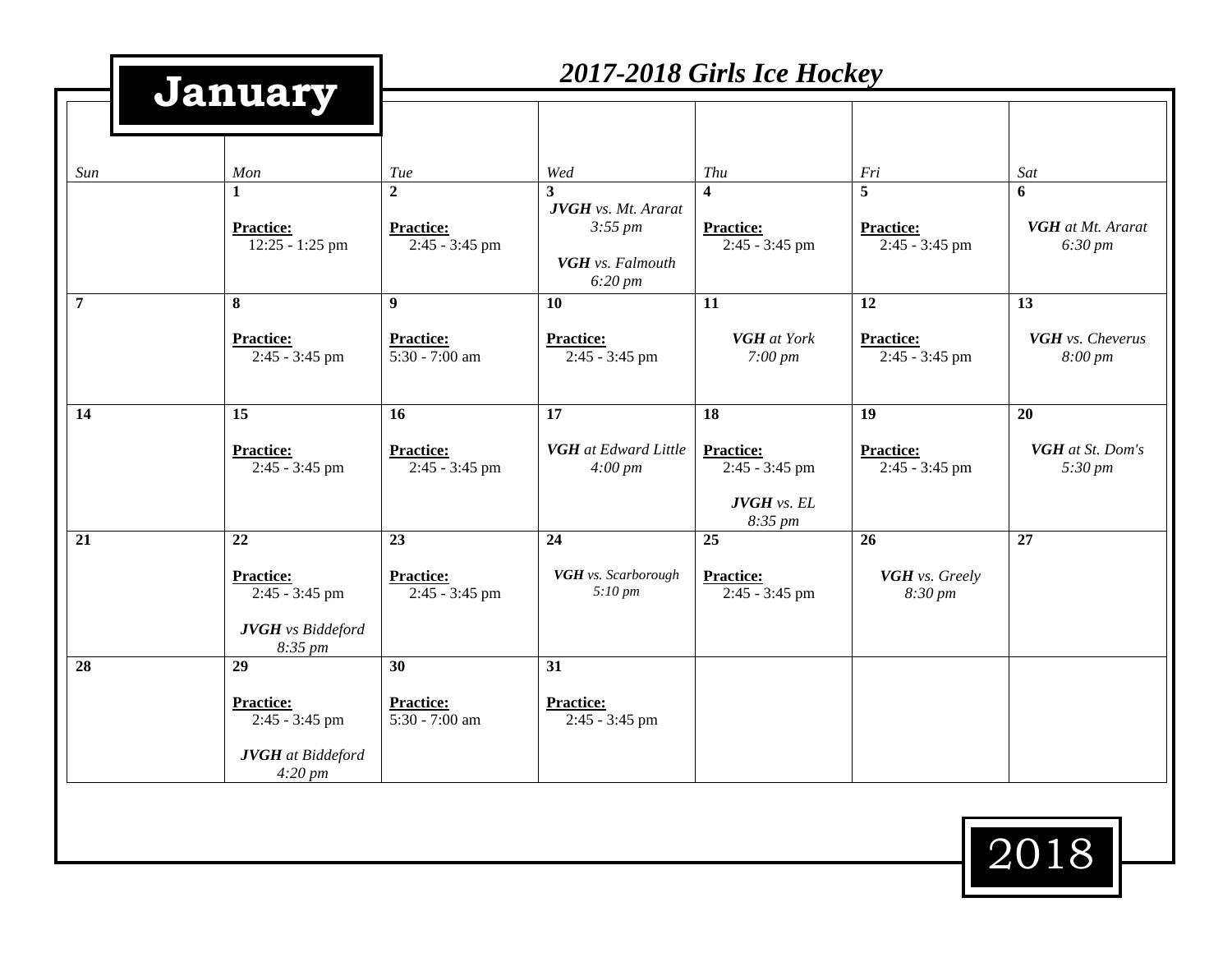|                  | February                           | 2017-2018 Girls Ice Hockey         |                                    |                                                    |                                                        |                                                                          |
|------------------|------------------------------------|------------------------------------|------------------------------------|----------------------------------------------------|--------------------------------------------------------|--------------------------------------------------------------------------|
|                  |                                    |                                    |                                    |                                                    |                                                        |                                                                          |
| Sun              | Mon                                | Tue                                | Wed                                | Thu                                                | Fri                                                    | Sat                                                                      |
|                  |                                    |                                    |                                    | $\mathbf{1}$<br><b>Practice:</b><br>2:45 - 3:45 pm | $\boldsymbol{2}$<br><b>Practice:</b><br>2:45 - 3:45 pm | $\overline{\mathbf{3}}$<br><b>VGH</b> at Falmouth<br>$6:10 \, \text{pm}$ |
| $\boldsymbol{4}$ | 5                                  | 6                                  | $\overline{7}$                     | $\bf{8}$                                           | $\boldsymbol{9}$                                       | <b>10</b>                                                                |
|                  | <b>Practice:</b><br>2:45 - 3:45 pm | <b>Practice:</b><br>5:30 - 7:00 am | <b>Quarterfinals</b><br><b>TBD</b> | <b>Practice:</b><br>2:45 - 3:45 pm                 | <b>Practice:</b><br>2:45 - 3:45 pm                     | <b>Semifinals</b><br><b>TBD</b>                                          |
| 11               | 12                                 | 13                                 | 14                                 | $\overline{15}$                                    | 16                                                     | $\overline{17}$                                                          |
|                  | <b>Practice:</b><br>2:45 - 3:45 pm | <b>Practice:</b><br>2:45 - 3:45 pm | Reg. Finals<br><b>TBD</b>          | <b>Practice:</b><br>2:45 - 3:45 pm                 | <b>Practice:</b><br>2:45 - 3:45 pm                     | <b>State Championship</b><br>$3:00 \, \text{pm}$                         |
| 18               | 19                                 | 20                                 | 21                                 | $\overline{22}$                                    | $\overline{23}$                                        | 24                                                                       |
| $\overline{25}$  | 26                                 | $\overline{27}$                    | $\overline{28}$                    |                                                    |                                                        |                                                                          |
|                  |                                    |                                    |                                    |                                                    |                                                        | $\boxed{2018}$                                                           |